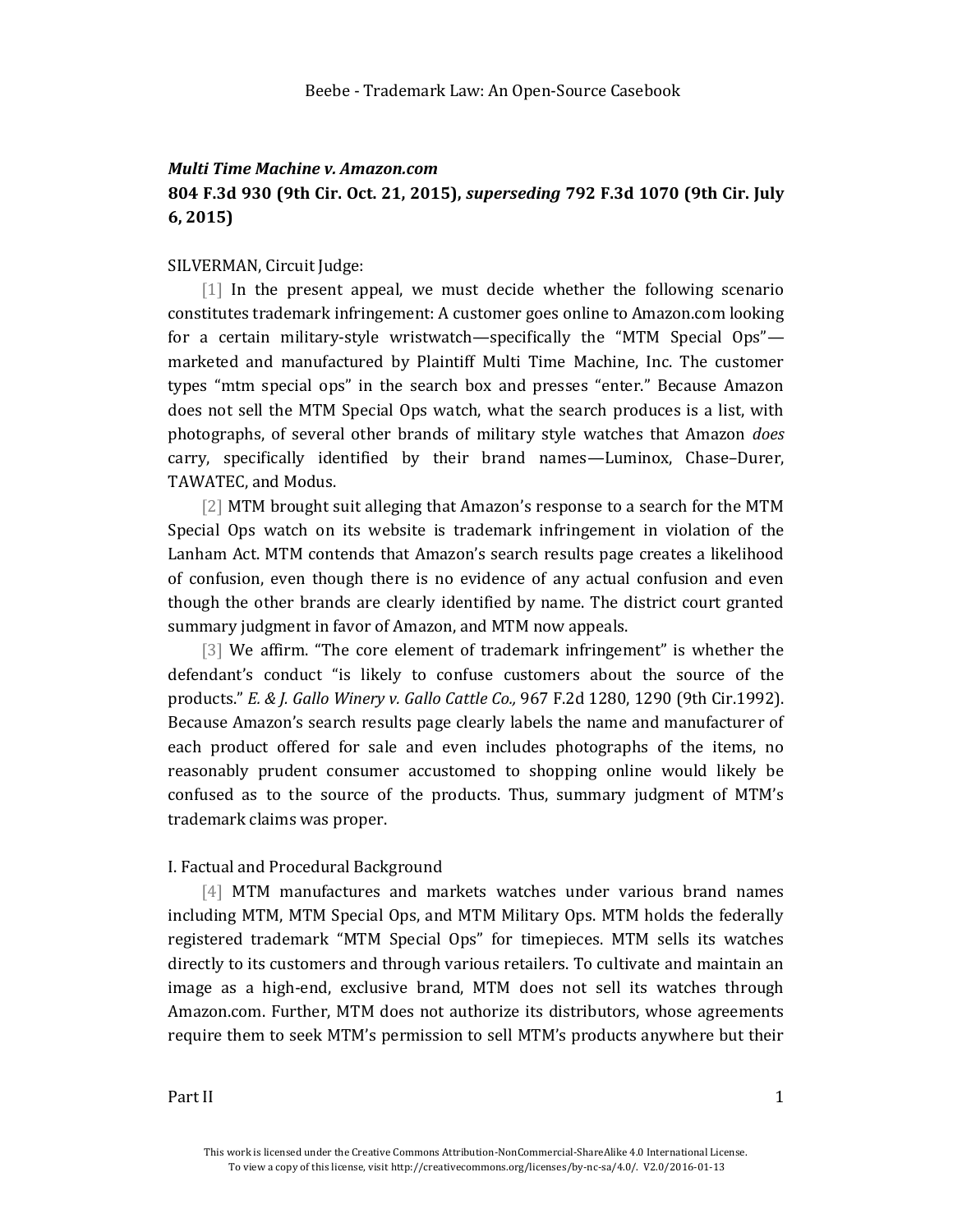own retail sites, to sell MTM watches on Amazon.com. Therefore, MTM watches have never been available for sale on Amazon.com.

[5] Amazon is an online retailer that purports to offer "Earth's Biggest Selection of products." Amazon has designed its website to enable millions of unique products to be sold by both Amazon and third party sellers across dozens of product categories.

[6] Consumers who wish to shop for products on Amazon's website can utilize Amazon's search function…. In order to provide search results in which the consumer is most likely to be interested, Amazon's search function does not simply match the words in the user's query to words in a document, such as a product description in Amazon.com's catalog. Rather, Amazon's search function—like general purpose web search engines such as Google or Bing—employs a variety of techniques, including some that rely on user behavior, to produce relevant results. By going beyond exactly matching a user's query to text describing a product, Amazon's search function can provide consumers with relevant results that would otherwise be overlooked.

[7] Consumers who go onto Amazon.com and search for the term "mtm special" ops" are directed to a search results page. On the search results page, the search query used—here, "mtm special ops"—is displayed twice: in the search query box and directly below the search query box in what is termed a "breadcrumb." The breadcrumb displays the original query, "mtm special ops," in quotation marks to provide a trail for the consumer to follow back to the original search. Directly below the breadcrumb, is a "Related Searches" field, which provides the consumer with alternative search queries in case the consumer is dissatisfied with the results of the original search. Here, the Related Search that is suggested to the consumer is: "mtm special ops watch." Directly below the "Related Searches" field is a gray bar containing the text "Showing 10 Results." Then, directly below the gray bar is Amazon's product listings. The gray bar separates the product listings from the breadcrumb and the "Related Searches" field. The particular search results page at issue is displayed below: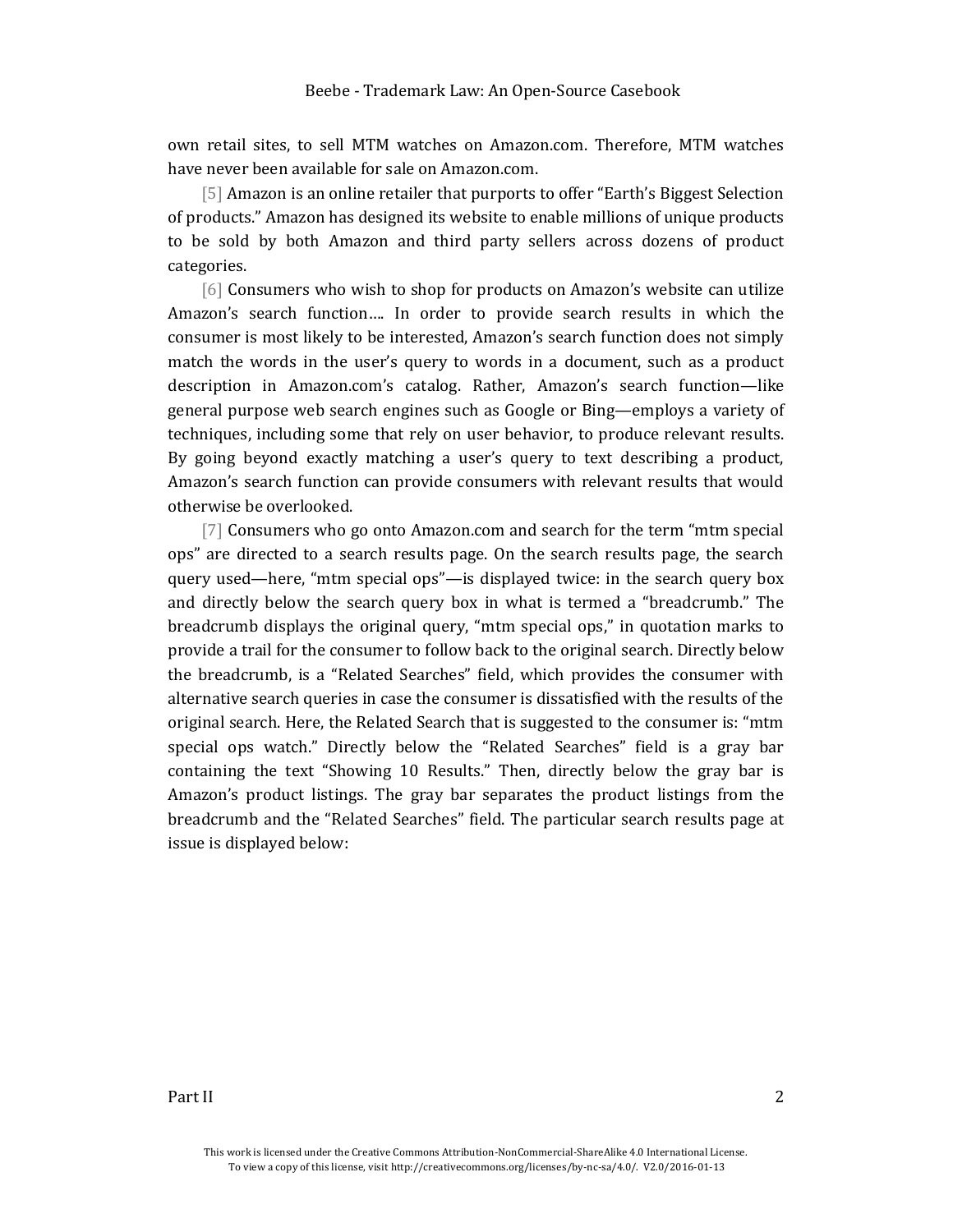## Beebe - Trademark Law: An Open-Source Casebook



MTM watches are not listed on the page for the simple reason that neither Amazon nor MTM sells MTM watches on Amazon.

[8] MTM filed a complaint against Amazon, alleging that Amazon's search results page infringes MTM's trademarks in violation of the Lanham Act. Amazon filed a motion for summary judgment, arguing that (1) it is not using MTM's mark in commerce and (2) there is no likelihood of consumer confusion. In ruling on Amazon's motion for summary judgment, the district court declined to resolve the

Part II 3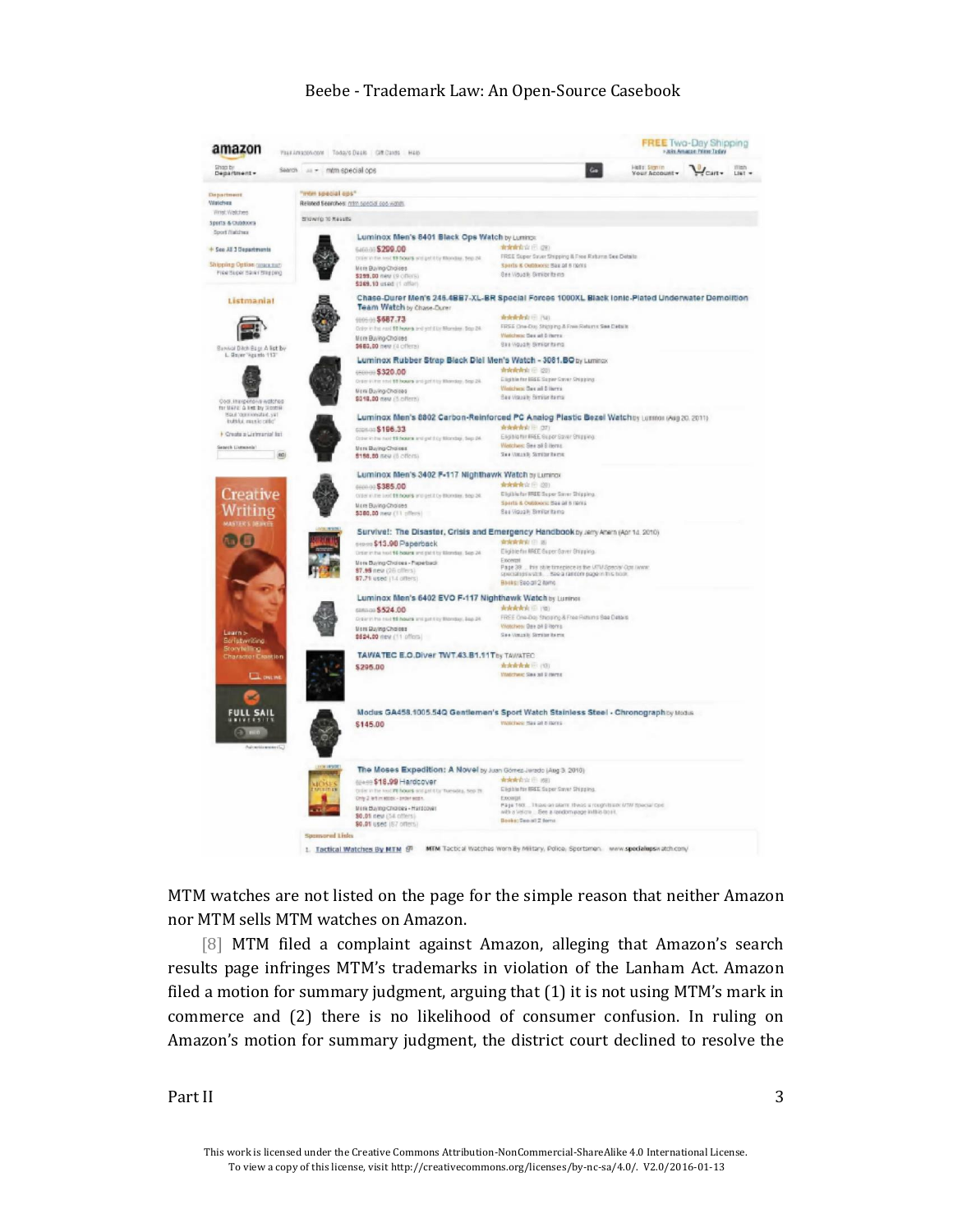issue of whether Amazon is using MTM's mark in commerce, and, instead, addressed the issue of likelihood of confusion. In evaluating likelihood of confusion, the district court utilized the eight-factor test set forth in *AMF Inc. v. Sleekcraft Boats,* 599 F.2d 341 (9th Cir.1979). Relying on our recent decision in *Network Automation, Inc. v. Advanced Systems Concepts,* 638 F.3d 1137 (9th Cir.2011), the district court focused in particular on the following factors: (1) the strength of MTM's mark; (2) the evidence of actual confusion and the evidence of no confusion; (3) the type of goods and degree of care likely to be exercised by the purchaser; and (4) the appearance of the product listings and the surrounding context on the screen displaying the results page. Upon reviewing the factors, the district court concluded that the relevant *Sleekcraft* factors established "that there is no likelihood of confusion in Amazon's use of MTM's trademarks in its search engine or display of search results." Therefore, the district court granted Amazon's motion for summary judgment.

…

#### III. Discussion

…

[9] Here, the district court was correct in ruling that there is no likelihood of confusion. Amazon is responding to a customer's inquiry about a brand it does not carry by doing no more than stating clearly (and showing pictures of) what brands it does carry. To whatever extent the *Sleekcraft* factors apply in a case such as this—a merchant responding to a request for a particular brand it does not sell by offering other brands clearly identified as such—the undisputed evidence shows that confusion on the part of the inquiring buyer is not at all likely. Not only are the other brands clearly labeled and accompanied by photographs, there is no evidence of actual confusion by anyone.

[10] To analyze likelihood of confusion, we utilize the eight-factor test set forth in *Sleekcraft…*. [T]he *Sleekcraft* factors are not exhaustive and other variables may come into play depending on the particular facts presented. *Network Automation,* 638 F.3d at 1145–46. This is particularly true in the Internet context. *See Brookfield,* 174 F.3d at 1054 ("We must be acutely aware of excessive rigidity when applying the law in the Internet context; emerging technologies require a flexible approach."). Indeed, in evaluating claims of trademark infringement in cases involving Internet search engines, we have found particularly important an additional factor that is outside of the eight-factor *Sleekcraft* test: "the labeling and appearance of the advertisements and the surrounding context on the screen displaying the results page." *Network Automation,* 638 F.3d at 1154.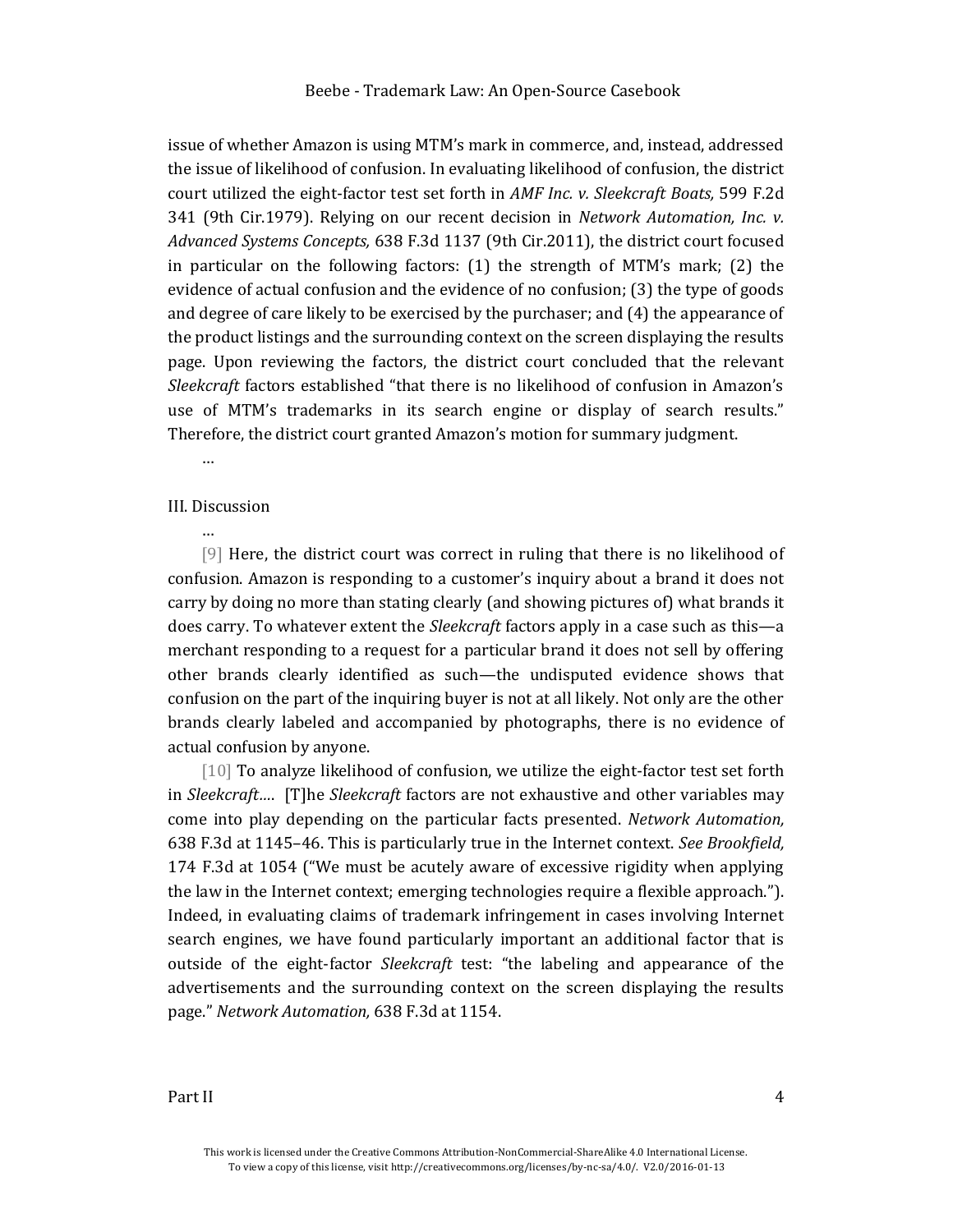[11] In the present case, the eight-factor *Sleekcraft* test is not particularly apt. This is not surprising as the *Sleekcraft* test was developed for a different problem i.e., for analyzing whether two competing brands' *marks* are sufficiently similar to cause consumer confusion. *See Sleekcraft,* 599 F.2d at 348. Although the present case involves *brands* that compete with MTM, such as Luminox, Chase–Durer, TAWATEC, and Modus, MTM does not contend that the *marks* for these competing brands are similar to its trademarks. Rather, MTM argues that the design of Amazon's search results page creates a likelihood of initial interest confusion<sup>1</sup> because when a customer searches for MTM Special Ops watches on Amazon.com, the search results page displays the search term used—here, "mtm special ops" followed by a display of numerous watches manufactured by MTM's competitors and offered for sale by Amazon, without explicitly informing the customer that Amazon does not carry MTM watches.

[12] Thus, the present case focuses on a different type of confusion than was at issue in *Sleekcraft.* Here, the confusion is not caused by the design of the competitor's mark, but by the design of the web page that is displaying the competing mark and offering the competing products for sale. *Sleekcraft* aside, the ultimate test for determining likelihood of confusion is whether a "reasonably prudent consumer" in the marketplace is likely to be confused as to the origin of the goods. *Dreamwerks,* 142 F.3d at 1129. Our case can be resolved simply by a evaluation of the web page at issue and the relevant consumer. *Cf. Brookfield,* 174 F.3d at 1054 ("[I]t is often possible to reach a conclusion with respect to likelihood of confusion after considering only a subset of the factors."). Indeed, we have previously noted that "[i]n the keyword advertising context [i.e., where a user performs a search on the internet, and based on the keywords contained in the

<sup>1</sup> "Initial interest confusion is customer confusion that creates initial interest in a competitor's product. Although dispelled before an actual sale occurs, initial interest confusion impermissibly capitalizes on the goodwill associated with a mark and is therefore actionable trademark infringement." *Playboy Enters. v. Netscape Commc'ns Corp.,* 354 F.3d 1020, 1025 (9th Cir.2004).

Following the issuance of the original opinion in this action, several amici filed briefs questioning the validity of the doctrine of initial interest confusion in the context of the Internet. However, in the present appeal, the parties did not dispute the application of the doctrine of initial interest confusion, and we as a three-judge panel are bound by the precedent of our court. *See Miller v. Gammie,* 335 F.3d 889, 899 (9th Cir.2003) ("[A] three-judge panel may not overrule a prior decision of the court.").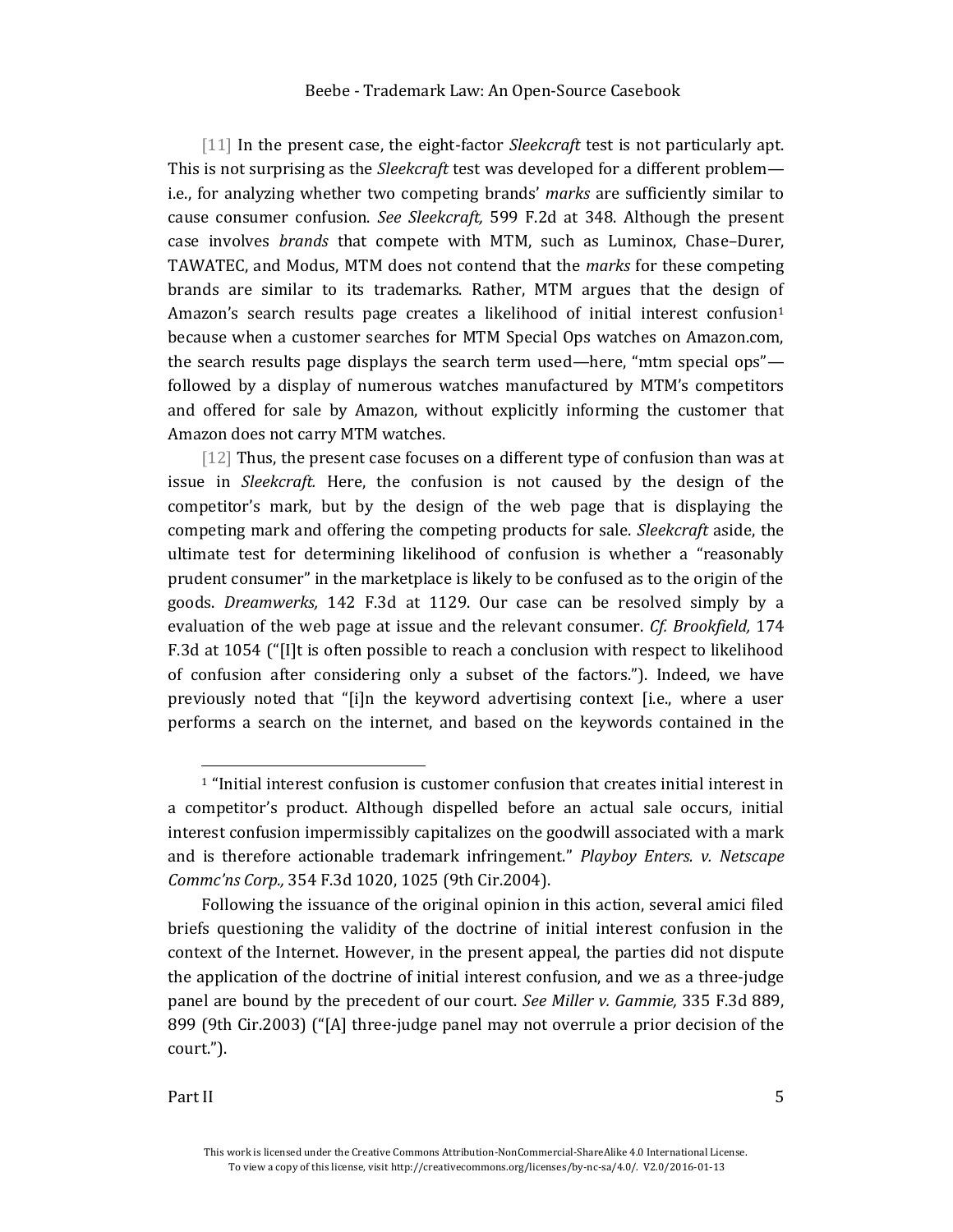search, the resulting web page displays certain advertisements containing products or services for sale,] the 'likelihood of confusion will ultimately turn on what the consumer saw on the screen and reasonably believed, given the context.' " *Network Automation,* 638 F.3d at 1153. In other words, the case will turn on the answers to the following two questions: (1) Who is the relevant reasonable consumer?; and (2) What would he reasonably believe based on what he saw on the screen?

[13] Turning to the first question, we have explained that "[t]he nature of the goods and the type of consumer is highly relevant to determining the likelihood of confusion in the keyword advertising context." *Network Automation,* 638 F.3d at 1152. "In evaluating this factor, we consider 'the typical buyer exercising ordinary caution.' " *Au–Tomotive Gold, Inc. v. Volkswagen of Am., Inc.,* 457 F.3d 1062, 1076 (9th Cir.2006) (quoting *Sleekcraft,* 599 F.2d at 353). "Confusion is less likely where buyers exercise care and precision in their purchases, such as for expensive or sophisticated items." *Id.* Moreover, "the default degree of consumer care is becoming more heightened as the novelty of the Internet evaporates and online commerce becomes commonplace." *Network Automation,* 638 F.3d at 1152.

[14] The goods in the present case are expensive. It is undisputed that the watches at issue sell for several hundred dollars. Therefore, the relevant consumer in the present case "is a reasonably prudent consumer accustomed to shopping online." *Toyota Motor Sales, U.S.A., Inc. v. Tabari,* 610 F.3d 1171, 1176 (9th Cir.2010).

[15] Turning to the second question, as MTM itself asserts, the labeling and appearance of the products for sale on Amazon's web page is the most important factor in this case. This is because we have previously noted that clear labeling can eliminate the likelihood of initial interest confusion in cases involving Internet search terms… MTM agrees that summary judgment of its trademark claims is appropriate if there is clear labeling that avoids likely confusion.

[16] Here, the products at issue are clearly labeled by Amazon to avoid any likelihood of initial interest confusion by a reasonably prudent consumer accustomed to online shopping. When a shopper goes to Amazon's website and searches for a product using MTM's trademark "mtm special ops," the resulting page displays several products, all of which are clearly labeled with the product's name and manufacturer in large, bright, bold letters and includes a photograph of the item. In fact, the manufacturer's name is listed twice. For example, the first result is "**Luminox Men's 8401 Black Ops Watch** by Luminox." The second result is "**Chase–Durer Men's 246.4BB7–XL–BR Special Forces 1000XL Black Ionic– Plated Underwater Demolition Team Watch** by Chase–Durer." Because Amazon clearly labels each of the products for sale by brand name and model number accompanied by a photograph of the item, it is unreasonable to suppose that the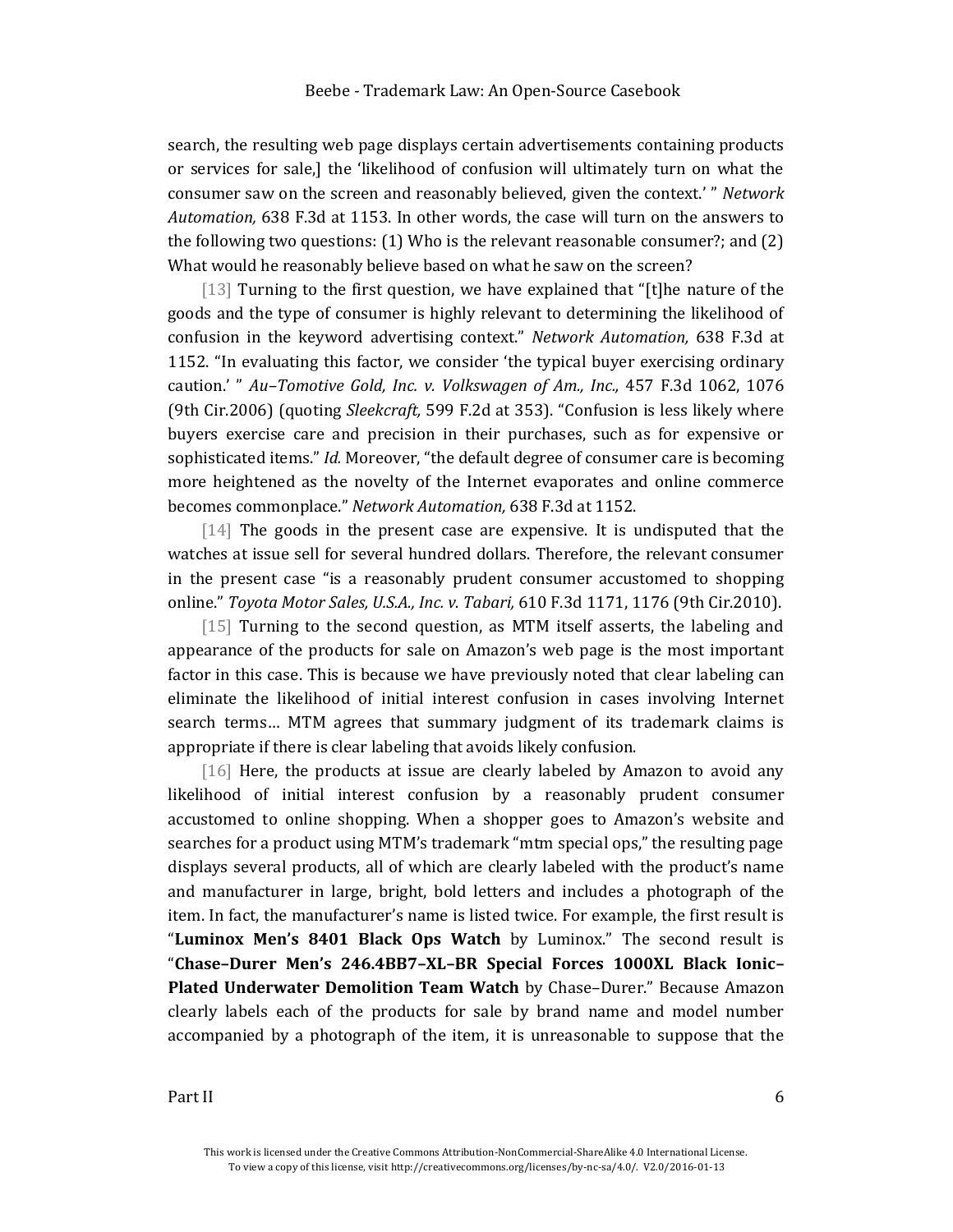reasonably prudent consumer accustomed to shopping online would be confused about the source of the goods.

[17] MTM argues that initial interest confusion might occur because Amazon lists the search term used—here the trademarked phrase "mtm special ops"—three times at the top of the search page. MTM argues that because Amazon lists the search term "mtm special ops" at the top of the page, a consumer might conclude that the products displayed are types of MTM watches. But, merely looking at Amazon's search results page shows that such consumer confusion is highly unlikely. None of these watches is labeled with the word "MTM" or the phrase "Special Ops," let alone the specific phrase "MTM Special Ops." Further, some of the products listed are not even watches. The sixth result is a book entitled "**Survive!: The Disaster, Crisis and Emergency Handbook** by Jerry Ahem." The tenth result is a book entitled "**The Moses Expedition: A Novel** by Juan Gómez–Jurado." No reasonably prudent consumer, accustomed to shopping online or not, would assume that a book entitled "The Moses Expedition" is a type of MTM watch or is in any way affiliated with MTM watches. Likewise, no reasonably prudent consumer accustomed to shopping online would view Amazon's search results page and conclude that the products offered are MTM watches. It is possible that someone, somewhere might be confused by the search results page. But, "[u]nreasonable, imprudent and inexperienced web-shoppers are not relevant." *Tabari,* 610 F.3d at 1176; *see also Network Automation,* 638 F.3d at 1153 ("[W]e expect consumers searching for expensive products online to be even more sophisticated."). To establish likelihood of confusion, MTM must show that confusion is *likely,* not just *possible. See Murray,* 86 F.3d at 861.

[18] MTM argues that in order to eliminate the likelihood of confusion, Amazon must change its search results page so that it explains to customers that it does not offer MTM watches for sale before suggesting alternative watches to the customer. We disagree. The search results page makes clear to anyone who can read English that Amazon carries only the brands that are clearly and explicitly listed on the web page. The search results page is unambiguous—not unlike when someone walks into a diner, asks for a Coke, and is told "No Coke. Pepsi." *See Multi Time Mach., Inc. v. Amazon.com, Inc.,* 792 F.3d 1070, 1080–81 (9th Cir.2015) (Silverman, J., dissenting).

[19] The likelihood of confusion is often a question of fact, but not always. In a case such as this, where a court can conclude that the consumer confusion alleged by the trademark holder is highly unlikely by simply reviewing the product listing/advertisement at issue, summary judgment is appropriate.

…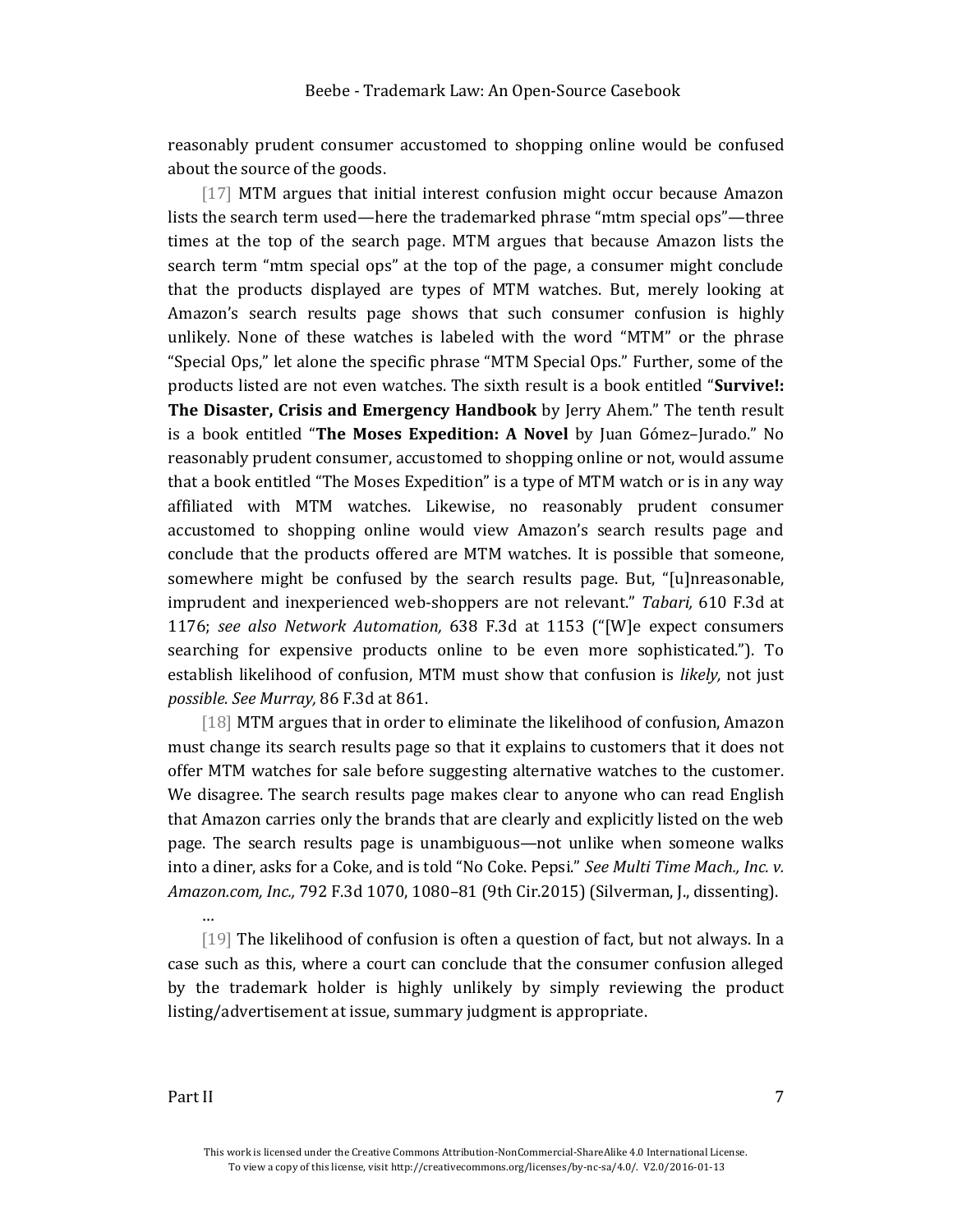[20] Further, we are able to conclude that summary judgment is appropriate in the present case without delving into any factors other than: (1) the type of goods and the degree of care likely to be exercised by the purchaser; and (2) the labeling and appearance of the products for sale and the surrounding context on the screen displaying the results page… However, if we were to evaluate each of the remaining *Sleekcraft factors,* those factors would not change our conclusion, here, because those factors are either neutral or unimportant….

### IV. Conclusion

[21] In light of Amazon's clear labeling of the products it carries, by brand name and model, accompanied by a photograph of the item, no rational trier of fact could find that a reasonably prudent consumer accustomed to shopping online would likely be confused by the Amazon search results. Accordingly, we affirm the district court's grant of summary judgment in favor of Amazon.

### BEA, Circuit Judge, dissenting:

[1] Today the panel holds that when it comes to internet commerce, judges, not jurors, decide what labeling may confuse shoppers. In so doing, the court departs from our own trademark precedent and from our summary judgment jurisprudence. Because I believe that an Amazon shopper seeking an MTM watch might well initially think that the watches Amazon offers for sale when he searches "MTM Special Ops" are affiliated with MTM, I must dissent.

[2] If her brother mentioned MTM Special Ops watches, a frequent internet shopper might try to purchase one for him through her usual internet retail sites, perhaps Overstock.com, Buy.com, and Amazon.com. At Overstock's site, if she typed "MTM special ops," the site would respond "Sorry, your search: 'mtm special ops' returned no results." Similarly, at Buy.com, she would be informed "0 results found. Sorry. Your search for **mtm special ops** did not return an exact match. Please try your search again."

[3] Things are a little different over at "Earth's most customer-centric company," as Amazon styles itself. There, if she were to enter "MTM Special Ops" as her search request on the Amazon website, Amazon would respond with its page showing (1) MTM Special Ops in the search field (2) "MTM Specials Ops" again—in quotation marks—immediately below the search field and (3) yet again in the phrase "Related Searches: *MTM special ops watch,*" (emphasis in original) all before stating "Showing 10 Results." What the website's response will not state is the truth recognized by its competitors: that Amazon does not carry MTM products any more than do Overstock.com or Buy.com. Rather, below the search field, and below the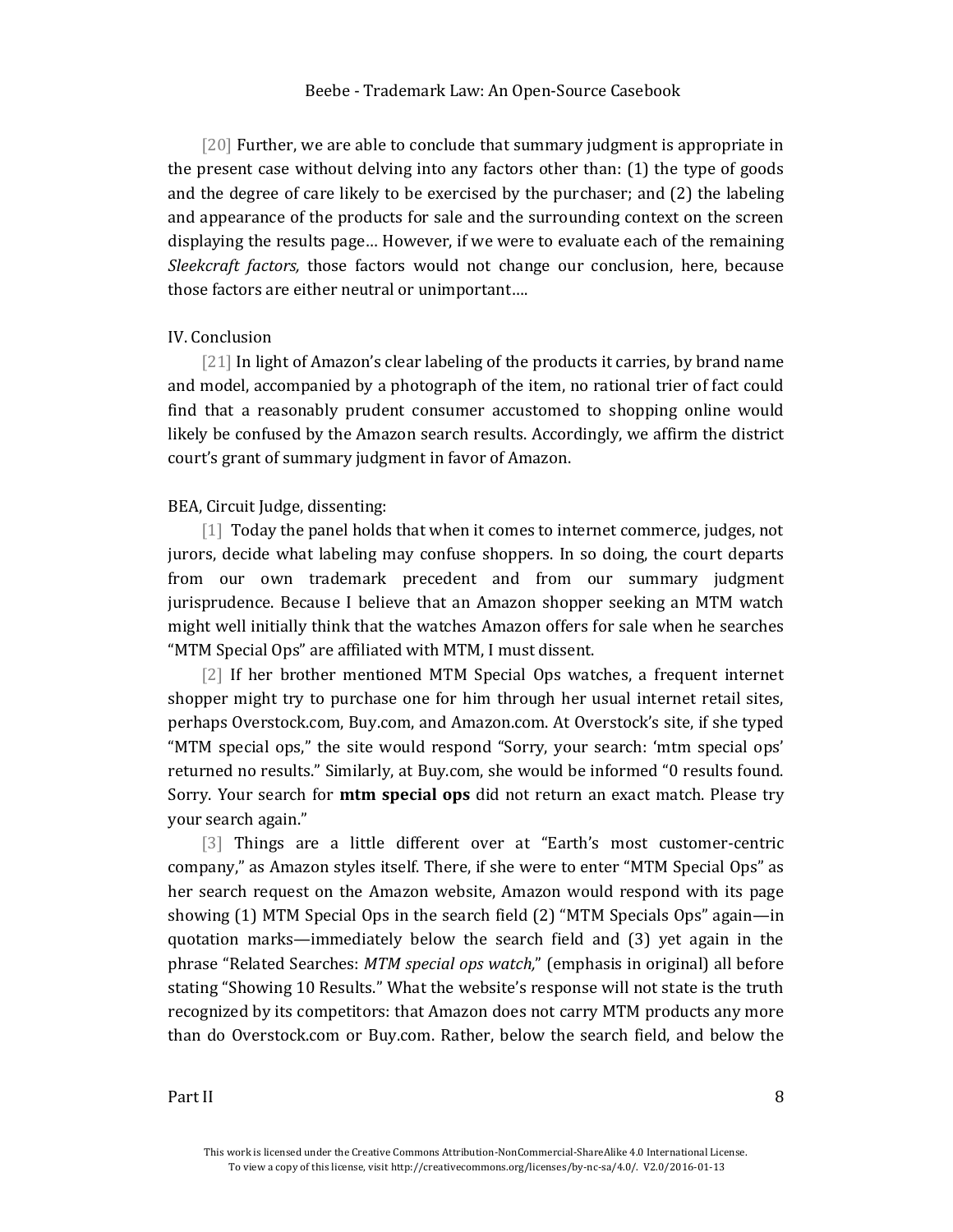second and third mentions of "MTM Special Ops" noted above, the site will display aesthetically similar, multi-function watches manufactured by MTM's competitors. The shopper will see that Luminox and Chase–Durer watches are offered for sale, in response to her MTM query.<sup>2</sup>

[4] MTM asserts the shopper might be confused into thinking a relationship exists between Luminox and MTM; she may think that MTM was acquired by Luminox, or that MTM manufactures component parts of Luminox watches, for instance. As a result of this initial confusion, MTM asserts, she might look into buying a Luminox watch, rather than junk the quest altogether and seek to buy an MTM watch elsewhere. MTM asserts that Amazon's use of MTM's trademarked name is likely to confuse buyers, who may ultimately buy a competitor's goods.

[5] MTM may be mistaken. But whether MTM is mistaken is a question that requires a factual determination, one this court does not have authority to make.

[6] By usurping the jury function, the majority today makes new trademark law. When we allow a jury to determine whether there is a likelihood of confusion, as I would, we do not *make* trademark law, because we announce no new principle by which to adjudicate trademark disputes. Today's brief majority opinion accomplishes a great deal: the majority announces a new rule of law, resolves whether "clear labeling" favors Amazon using its own judgment, and, sub silentio, overrules this court's "initial interest confusion" doctrine.

[7] Capturing initial consumer attention has been recognized by our court to be a grounds for finding of infringement of the Lanham Act since 1997…. It may not apply where the competing goods or services are "clearly labeled" such that they cause only mere diversion, but whether such goods or services are clearly labeled so as to prevent a prudent internet shopper's initial confusion depends on the overall

<sup>2</sup> As of June 17, 2015, the shopper might be subject to even more confusion if she began her search of Amazon's wares through Google. If she searched Google for "Amazon MTM special ops watch," one of the search results would be a static page on Amazon's website. Amazon's static webpage stated that "At Amazon.com, we not only have a large collection of mtm special ops watch products [which, of course, is flatly untrue], but also a comprehensive set of reviews from our customers. Below we've selected a subset of mtm special ops watch products [a repetition of the untruth] and the corresponding reviews to help you do better research, and choose the product that best suits your needs." Amazon, http://www.amazon.com/gp/feature.html?ie=UTF8&docId=1001909381. Amazon has since removed the page.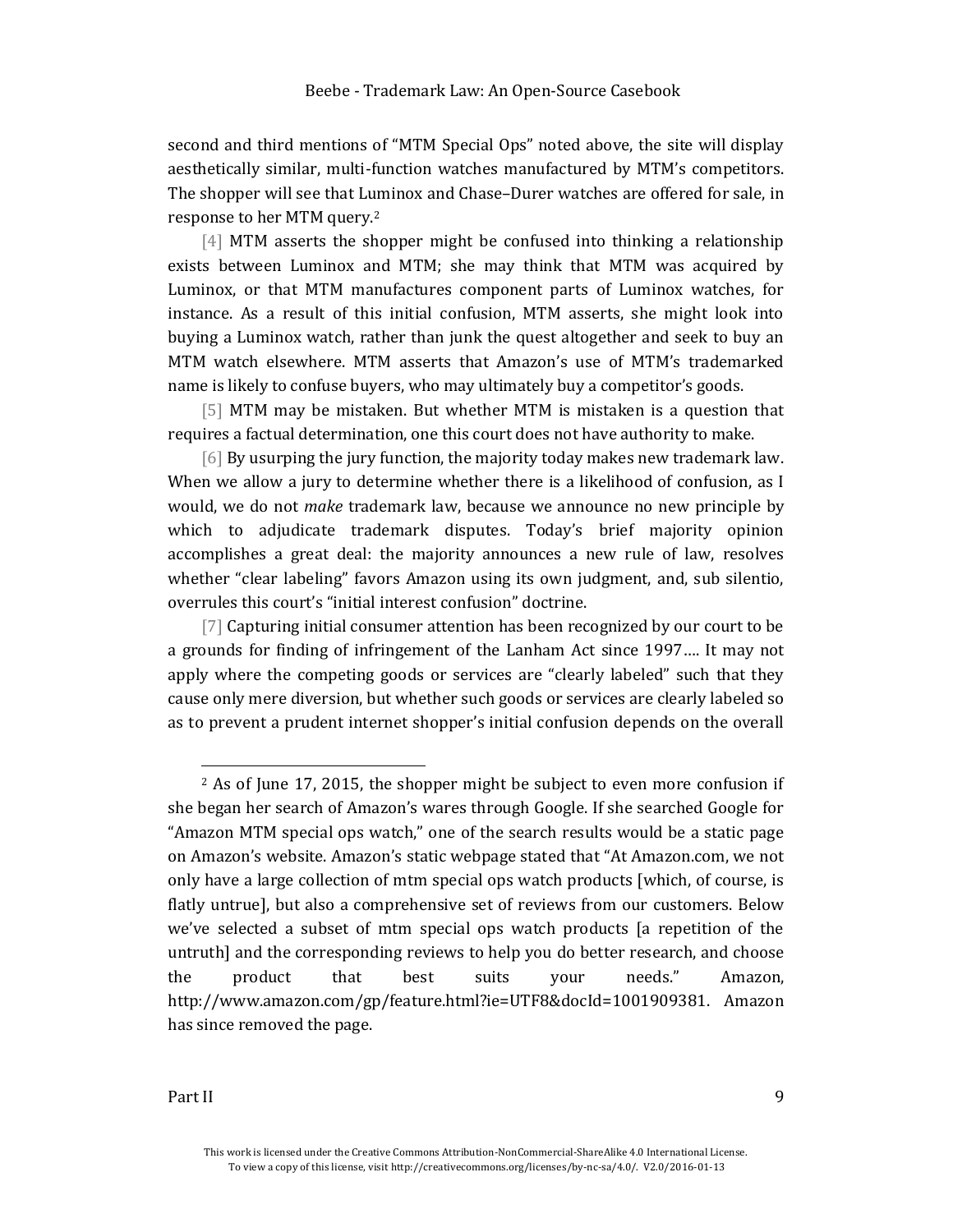function and presentation of the web page. The issue is whether a prudent internet shopper who made the search request and saw the Amazon result—top to bottom would more likely than not be affected by that "initial interest confusion." That is, an impression—when first shown the results of the requested MTM Special Ops search—that Amazon carries watches that have some connection to MTM, and that those watches are sold under the name Luminox or Chase–Durer. Whether there is likelihood of such initial interest confusion, I submit, is a jury question. Intimations in our case law that initial interest confusion is bad doctrine notwithstanding, it is the law of our circuit, and, I submit, the most fair reading of the Lanham Act.

[8] Tellingly, the majority does not cite to the statutory text, which provides that the nonconsensual use of a registered trademark will infringe where "such use is likely to cause confusion, or cause mistake, or deceive." 15 U.S.C. § 1114(1)(a). The majority reads the statute to contain language that it does not, essentially reading the clause "at point of sale" into the end of  $\S$  1114(1)(a). Similarly, the majority reads 15 U.S.C.  $\S$  1125 to apply only at point of sale—the majority writes that it is unreasonable to suppose that a reasonably prudent consumer accustomed to shopping online would be confused about the source of the goods where Luminox and Chase–Durer watches are labeled as such, but does not address the possibility that a reasonably prudent consumer might initially assume that those brands enjoyed some affiliation with MTM which, in turn, could cause such a shopper to investigate brands which otherwise would not have been of interest to her.

[9] On this record, a jury could infer that users who are confused by the search results are confused as to why MTM products are not listed. There is a question of fact whether users who are confused by the search result will wonder whether a competitor has acquired MTM or is otherwise affiliated with or approved by MTM. *See Brookfield Communications,* 174 F.3d at 1057. This is especially true as to a brand like MTM, as many luxury brands with distinct marks are produced by manufacturers of lower-priced, better-known brands—just as Honda manufactures Acura automobiles but sells Acura automobiles under a distinct mark that is marketed to wealthier purchasers, and Timex manufactures watches for luxury fashion houses Versace and Salvatore Ferragamo. Like MTM, Luminox manufactures luxury watches, and a customer might think that MTM and Luminox are manufactured by the same parent company. The possibility of initial interest confusion here is likely much higher than if, for instance, a customer using an online grocery website typed "Coke" and only Pepsi products were returned as results. No shopper would think that Pepsi was simply a higher end version of Coke, or that Pepsi had acquired Coke's secret recipe and started selling it under the Pepsi mark.

…